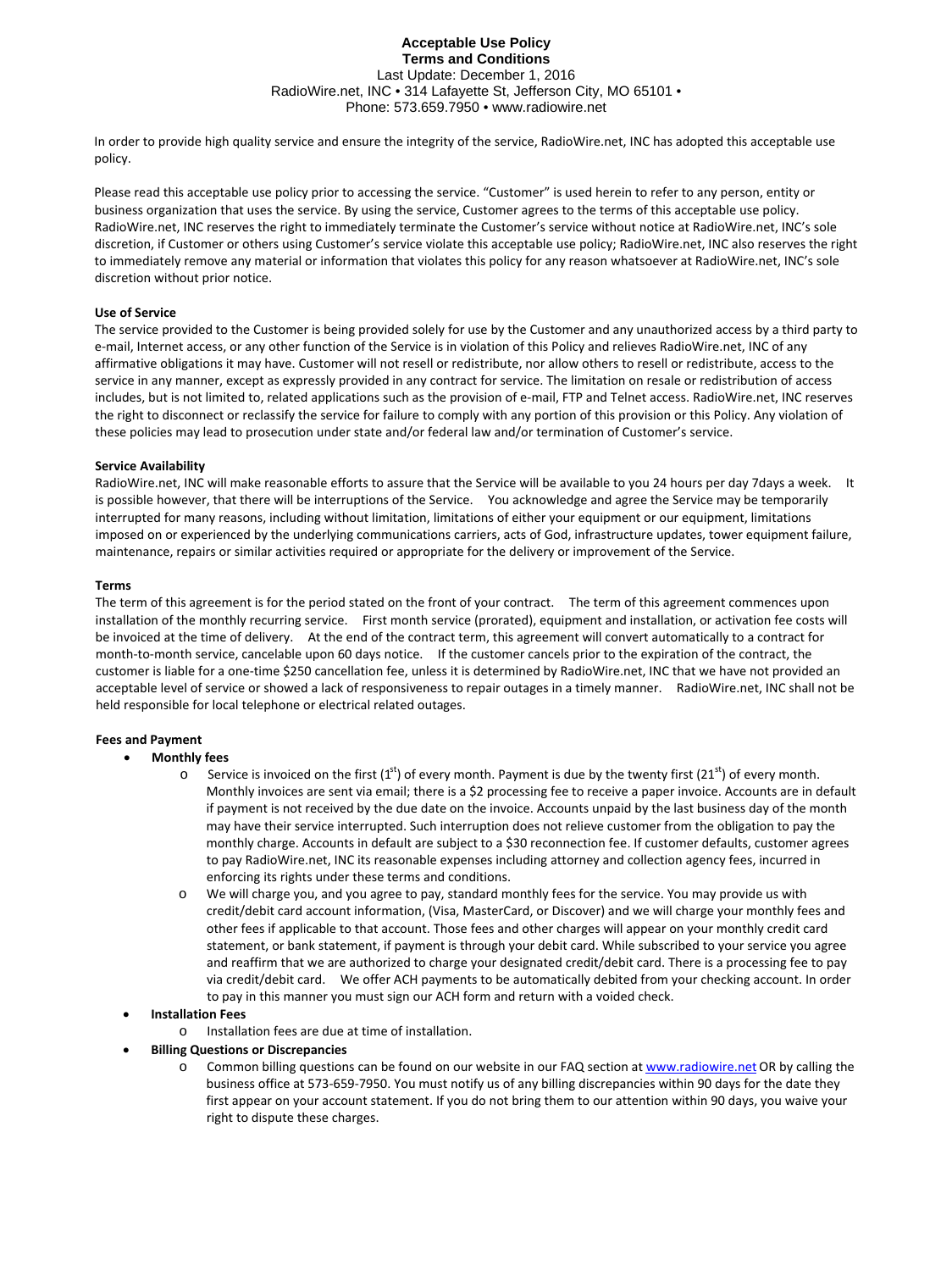## **End Users**

Customer is responsible for ensuring that all end users of the Service comply with this Acceptable Use Policy. RadioWire.net, INC may disconnect service if an end user violates this Acceptable Use Policy. RadioWire.net, INC shall consider any complaints regarding the Customer's end users to apply to the Customer. Customer is responsible for any and all e‐mail addresses associated with the Customer's account. The Customer is responsible for any misuse of the service, whether by authorized or unauthorized end users. Therefore, the Customer must take steps to ensure that others do not gain unauthorized access to the Service. Customer is solely responsible for the security of (i) any device Customer chooses to connect to the Service, including any data stored or shared on that device and (ii) any access point to the Service. Any wireless network equipment connected to the service must have WEP or WPA security enabled and not be "open" for the public to access.

### **Age Restrictions**

The Service is restricted to individuals of at least 18 years of age. By subscribing to the service you certify that you are at least 18 years old. You may, at your discretion, permit an Authorized User less than 18 years of age to use the Service. If you do, yo u acknowledge that you are personally responsible for providing adult supervision for any person who is less than 18 years of age who may use the Service, whether or not a member of your family or household. The Service may not be used to enable persons less than 18 years of age to obtain material that is prohibited by law to be sent or displayed, including material deemed to be indecen t or obscene.

### **No Illegal or Fraudulent Use**

Customer will not use, nor allow others to use, the Service to violate any applicable federal, state, local or international laws. Customer will not use, nor allow others to use, the Service to commit a crime, act of terrorism, or fraud, or to plan, encourage or help others to commit a crime or fraud, including but not limited to, acts of terrorism, engaging in a pyramid or ponzi scheme, or sending chain letters.

### **No Copyright or Trademark Infringement**

Customer will not use, nor allow others to use, the service to send or receive any information which infringes the patents, trademarks, copyrights, trade secrets or proprietary rights of any other person, entity or business organization. This includes, but is not limited to, digitization of music, movies, photographs or other copyrighted materials or software.

### **No Threats or Harassment**

Customer will not use, nor allow others to use, the service to transmit any material that threatens or encourages bodily harm or destruction of property or which harasses, abuses, defames or invades the privacy of any other person or entity.

### **No Harm to Minors**

Customer will not use, nor allow others to use, the service to harm or attempt to harm a minor, including but not limited to using the service to send pornographic, obscene or profane materials.

#### **No "Spamming"**

Customer will not use, nor allow others to use, the service to send unsolicited messages or materials, bulk e‐mail, or other forms of solicitation ("spamming"). RadioWire.net, INC reserves the right, in RadioWire.net, INC's sole discretion, to determine whether such posting or transmission constitutes unsolicited messages or materials. This prohibition against spamming is applicable to mass mailings by Customers in conjunction with third parties and is designed to maintain service quality for all Customers. Mass mailings are those sent to more than 150 recipients by Customer or in conjunction with a third party to any group of recipients. Customer is responsible for maintaining confirmed opt-in records and must provide them to RadioWire.net, INC upon request. The term "opt-in" means that recipient has signed up for mailings voluntarily.

#### **No "Hacking"**

Customer will not use, nor allow others to use, the service to access the accounts of others or to attempt to penetrate security measures of the service or other computer systems ("hacking") or to cause a disruption of the service to other on‐line users. Customer will not use, nor allow others to use, tools designed for compromising network security, such as password guessing programs, cracking tools, packet sniffers or network probing tools.

### **No System Disruption**

Customer will not use, nor allow others to use, the Service to disrupt RadioWire.net, INC's network or computer equipment owned by other RadioWire.net, INC Customers. Any static public IP address must be authorized and provisioned by RadioWire.net, INC. Customer also agrees that Customer will not use, nor allow others to use, the service to disrupt other Internet Service Providers or services, including but not limited to e-mail bombing or the use of mass mailing programs.

### **No Impersonation or Forgery**

Customer will not impersonate, nor allow others to impersonate, another user, falsify one's user name, company name, age or identity in e-mail or in any post or transmission to any online discussion forum, newsgroup or mailing list or other similar groups or lists. Customer will not, nor allows others to, forge any message header of any electronic transmission, originating or passing through the service.

# **No Excessive Use of Bandwidth**

If RadioWire.net, INC determines, in RadioWire.net, INC's sole discretion, that Customer is using an excessive amount of bandwidth over the RadioWire.net, INC network infrastructure for Internet access or other functions using public network resources, RadioWire.net, INC may at any time and without notice, suspend excessive bandwidth capability, suspend Customer's access to the service, and/or terminate the Customer's account.